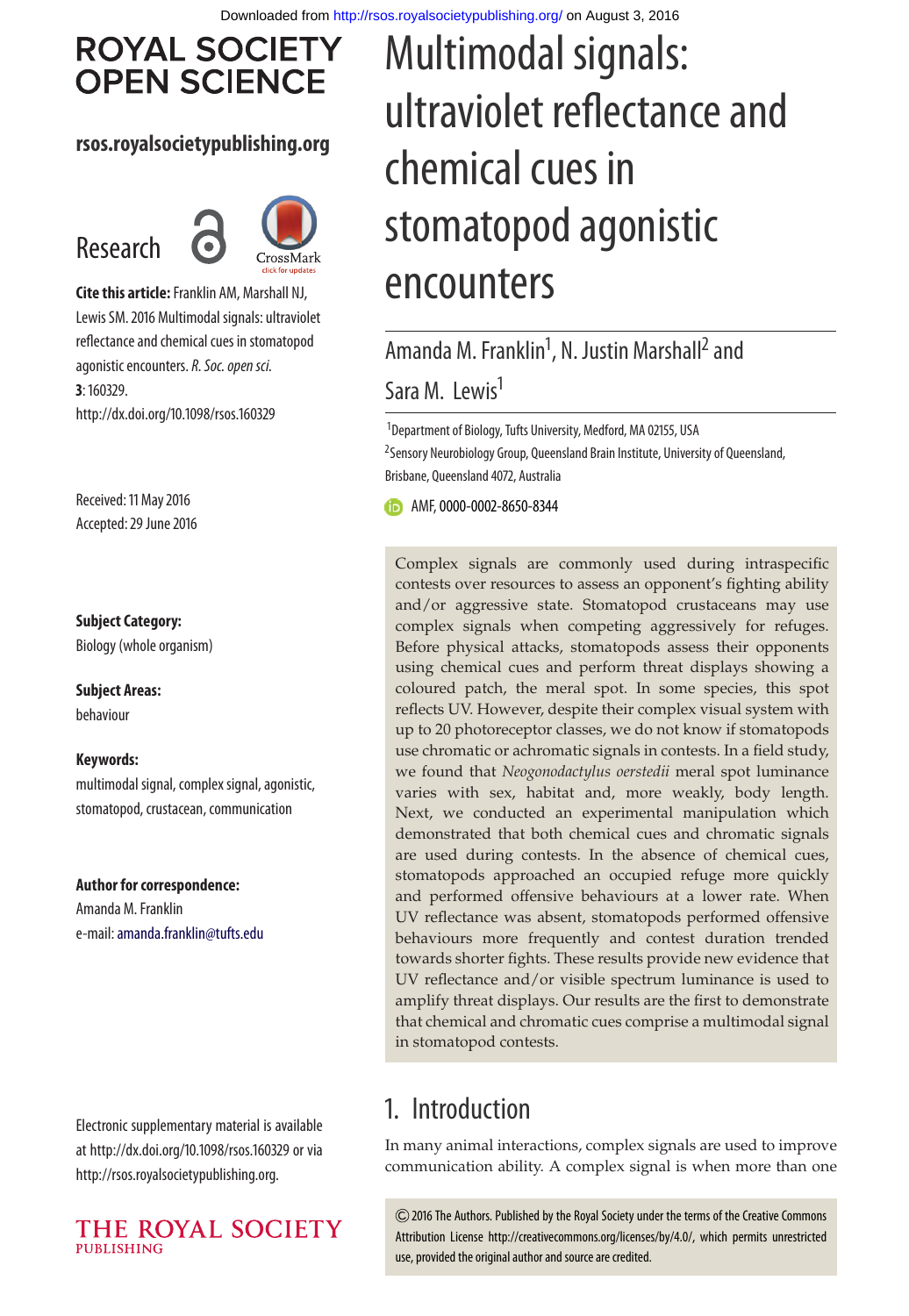signal is assessed simultaneously or sequentially within a given interaction (see [\[1\]](#page-11-0) for a review). If such signals use more than one modality (e.g. visual, acoustic and chemical), then they are multimodal signals, otherwise they are known as unimodal signals. In these interactions, each signal may transmit different information. For example, the black cap of the American goldfinch, *Carduelis tristis*, provides information about social interactions whilst the plumage and bill coloration provide information about infection [\[2\]](#page-11-1). Using distinct signals to transmit different information can reduce the response time of the receiver if the receiver processes each signal simultaneously or if the signaller uses one signal to alert the receiver to the second signal [\[1\]](#page-11-0). Alternatively, different signals may convey redundant information. This could be beneficial if the receiver responds more appropriately to two signals than to one [\[3\]](#page-11-2), or if particular signals are more effective under different environmental conditions [\[4\]](#page-11-3). Presumably due to these benefits, complex signals are common in many animal interactions, including mate choice [\[5–](#page-11-4)[7\]](#page-11-5), intraspecific competition [\[8–](#page-11-6)[10\]](#page-11-7) and even predator/prey interactions [\[11,](#page-11-8)[12\]](#page-11-9).

Many animals rely on complex signals to minimize the risk of injury during intraspecific fights over resources (e.g. mates, food or territories). In general, animals use signals in these situations to assess their opponent's fighting ability or aggressive state [\[4](#page-11-3)[,8,](#page-11-6)[13](#page-11-10)[,14\]](#page-11-11). This allows individuals to avoid engaging in fights that they are unlikely to win. One use of complex signals in these interactions is to increase the accuracy of the receiver response [\[1\]](#page-11-0). For example, in swamp sparrow contests the combination of soft song and wing waving by territorial males more accurately predicts an attack on conspecifics than each display in isolation [\[8\]](#page-11-6). Complex signals may also be used to convey information about different aspects of the signaller. Eland antelope males use knee-clicking to signal their body size, whereas dewlap size signals age (and presumably fighting experience [\[13\]](#page-11-10)). Thus, the interaction between two signals may facilitate more accurate assessment of opponents during agonistic encounters.

While research into complex signals is rapidly expanding, we still know surprisingly little about signals used by certain taxa. Stomatopods are excellent subjects for studying complex signals in agonistic encounters due to their highly territorial behaviour, use of chemical cues and their complex vision. Also known as mantis shrimp, these tropical crustaceans will fight aggressively with conspecifics over possession of a refuge (a suitably sized hole in coral or rock). During fights, they perform a display known as the meral spread in which the second maxillipeds are pulled laterally, displaying the meral spots. These spots vary in colour between species, but may have an ultraviolet (UV) component [\[15\]](#page-11-12).

It is likely that stomatopods use the UV reflectance of the meral spot as a signal in agonistic encounters. Stomatopods have up to 20 photoreceptor classes [\[16\]](#page-11-13) with five photoreceptor classes in the UV [\[17,](#page-11-14)[18\]](#page-11-15). Although their colour discrimination may be coarse [\[19\]](#page-11-16), the disproportionate number of UV photoreceptors suggests that UV vision is important in stomatopods. Currently, we know little about stomatopod chromatic and/or achromatic signalling, except that it is likely to be used in mate choice in *Haptosquilla trispinosa* [\[20\]](#page-11-17). In this case, the manipulations conducted by Chiou *et al*. [\[20\]](#page-11-17) simultaneously altered hue, luminance and polarization so it is unclear which component (or combination) is used as a signal.

Stomatopods' use of chemical cues has been more thoroughly studied. It has been demonstrated that stomatopods use chemical cues in agonistic encounters to detect their opponent's size [\[21\]](#page-12-0) and whether or not they have recently fought that particular opponent [\[22,](#page-12-1)[23\]](#page-12-2). Thus, it is plausible that stomatopods use both chromatic signals and chemical cues in agonistic encounters.

The stomatopod *Neogonodactylus oerstedii* [\[24\]](#page-12-3) is an ideal species in which to study UV signalling. We know they possess five photoreceptor classes in the UV [\[17](#page-11-14)[,18\]](#page-11-15) and have a purple (to our vision) meral spot with UV reflectance, as shown here. They are found throughout the Caribbean in shallow waters, where they are illuminated by broad band sunlight including 300–700 nm [\[25\]](#page-12-4). *Neogonodactlyus oerstedii* reside in cavities with circular openings in coral rubble or rock. These refuges are important for avoiding predators, processing food, mating and brooding eggs [\[21\]](#page-12-0). Thus, stomatopods will fight each other aggressively over ownership of these refuges. Contests are generally won by the resident stomatopod or the larger of two stomatopods [\[21\]](#page-12-0).

Here, we conduct two studies to investigate the signalling role of the meral spot. The first was a field study to investigate whether intraspecific variation in meral spot hue and luminance could signal stomatopod body size and, thus, fighting ability. The second study was an experimental manipulation to determine whether UV reflectance of the meral spot operates as an aggressive signal in agonistic encounters, and to investigate how UV reflectance and chemical cues may act as a multimodal signal in agonistic encounters. Specifically, we tested whether UV reflectance and chemical cues convey redundant information or different information to the receiver.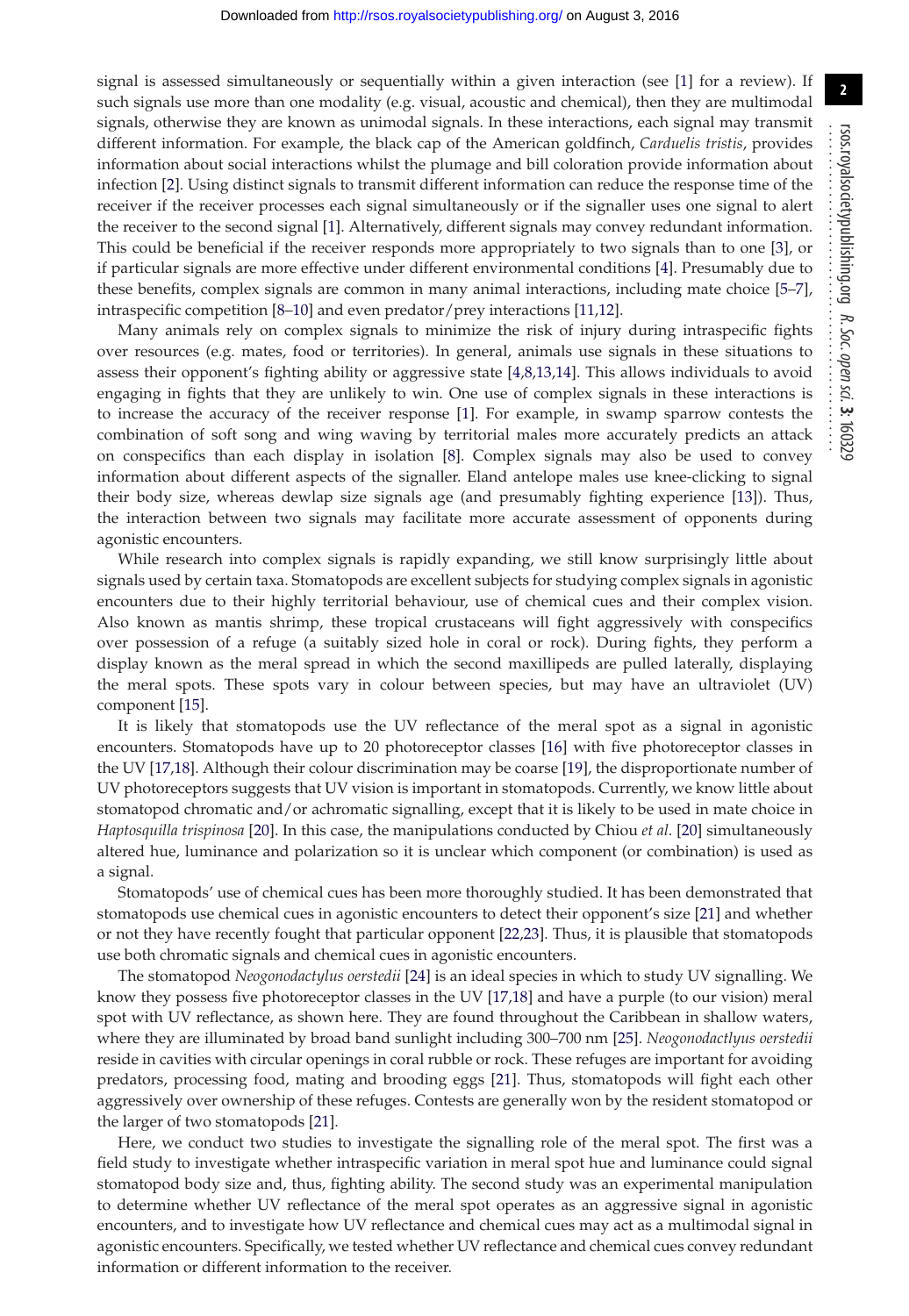### 2. Material and methods

#### 2.1. Animal collection and husbandry

This study was conducted at the Smithsonian Institution's field station at Carrie Bow Cay, Belize (16°48- 9" N, −88°4' 55" W). *Neogonodactylus oerstedii w*ere collected from coral rubble, rocks and discarded conch shells (hereafter called 'rubble') while snorkelling in shallow (less than 2 m) mixed seagrass (*Thalassia testudinum* and *Syringodium filiforme*) beds and consolidated coral rubble. Stomatopods were extracted from rubble using a pick, and their body length (tip of rostrum to tip of telson), wet weight and sex were recorded. We housed stomatopods individually in 19 l, white plastic buckets with running seawater. Each stomatopod was provided with a refuge consisting of a 25 ml falcon tube wrapped in black duct tape with the tapered end removed  $(15 \times 105 \text{ mm})$ . To mimic natural conditions, large stomatopods (more than 40 mm) received a refuge with a 10 mm opening, and small stomatopods (less than 40 mm) a 7 mm opening.

#### 2.2. Field study: variation in meral spot reflectance

To investigate variation in meral spot reflectance, we collected 16 females and 13 males and recorded their habitat of collection, body length and body mass. Stomatopods were collected from within adjacent seagrass or rubble habitats; only stomatopods more than 1 m from the habitat boundary were included in this study.

We recorded the spectrum of the central coloured part of the meral spot [\(figure 1](#page-3-0)*a*) in the laboratory using a JAZ spectrophotometer (Ocean Optics, Dunedin, USA) with a PX-2 pulsed xenon light source. The reflectance was recorded between 300 and 700 nm (UV: 300–400 nm; visible spectrum: 400–700 nm) and measured relative to a WS-1 white standard. To mimic natural conditions, the light source was set at 45° to the meral spot surface and the collector was perpendicular [\[26,](#page-12-5)[27\]](#page-12-6). Light source and collecting probes were 600 µm UV-VIS fibre-optic cables (Ocean Optics, Dunedin, USA) with collimating lenses attached to the end. Both were fixed in position to ensure a standard distance between probes and sample. Live stomatopods were immobilized by cooling them in a freezer (−13°C) for 30 min in 25 ml of water, and then pinning them out in a Petri dish with the meral spot facing up. The Petri dish was filled with just enough seawater to cover the meral spot [\[27\]](#page-12-6). All reflectance measurements were recorded in a dark box with only the light source illuminating the sample. We recorded two measurements of both the left and right meral spots.

#### 2.3. Experimental manipulation: effect of UV reflectance and chemical cues on agonistic behaviours

#### 2.3.1. Manipulation of chemical and UV signals

We used a fully crossed, two factor design to investigate the effects of UV reflectance and chemical cues on intruder behaviour during agonistic encounters. In these behavioural trials, residents were given a refuge whereas intruders were not. Stomatopods were assigned to same-sex pairs based on similar body lengths (within 6% [\[21\]](#page-12-0)). One member of each pair was randomly assigned to be the resident and the other was the intruder.

Pairs were then randomly allocated into one of four treatments that manipulated what information was available to the intruder: residents either had meral spot UV reflectance present (designated as UV+) or absent (UV−), and intruders could either detect chemical cues (CC+) or they could not (CC−). This resulted in four treatment groups: UV+/CC+ (control), UV+/CC− (effect of chemical cues), UV−/CC+ (effect of UV reflectance), UV−/CC− (combined effect of UV reflectance and chemical cues; electronic supplementary material, figure S1). Ten stomatopod pairs were tested in each group.

To manipulate intruders' ability to detect chemical cues, stomatopods were anaesthetized by cooling. Intruders were placed in a 50 ml container with 25 ml of seawater and cooled in a freezer (−13°C) for 20 min. CC− intruders had their antennae dipped in freshwater for 60 s, which has been demonstrated to temporarily remove their ability to sense chemical cues [\[28\]](#page-12-7). After treatment, stomatopods were warmed to ambient water temperature over 20 min and then allowed to recover overnight in their housing bucket. CC+ intruders were treated similarly except their antennae were dipped in seawater as a control.

To manipulate the UV reflectance of meral spots, the resident in each pair was anaesthetized by cooling in the freezer (−13°C) for 30 min (this treatment required more time to complete than the intruder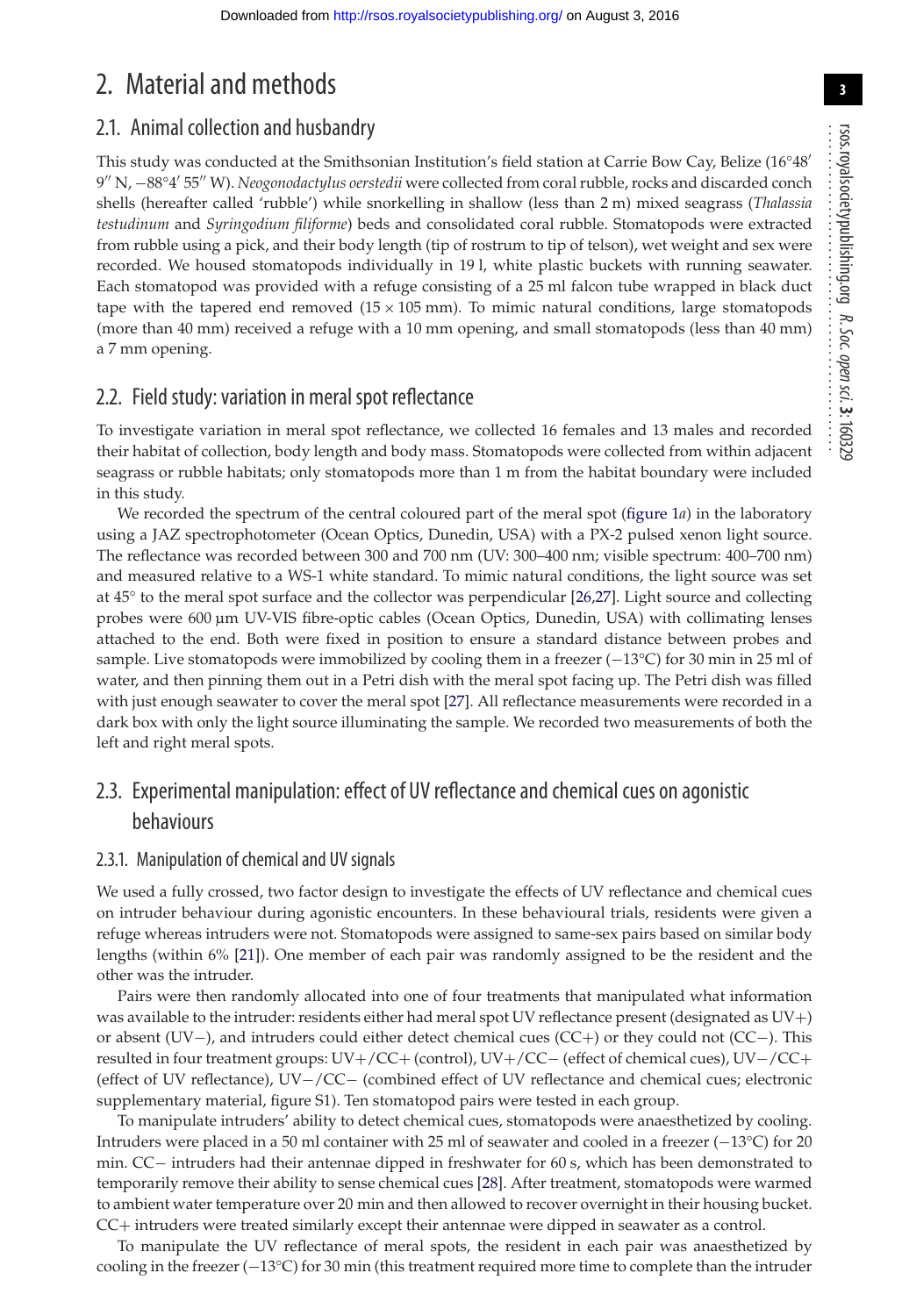

<span id="page-3-0"></span>Figure 1. Meral spot of Neogonodactylus oerstedii. (a) Dorsal view of a male (scale indicates 10 mm). Inset shows the 'purple' meral spot on the inside of the raptorial appendage (scale indicates 2 mm). (b) Mean spectral reflectance of 'purple' area of male and female meral spots collected from two habitats in Belize. Grey dashed line indicates separation between the UV and visible spectra used in luminance analysis (area under the curve). Sample sizes are as follows: female, rubble:  $n = 10$ ; female, seagrass:  $n = 6$ ; male, rubble:  $n = 4$ ; male, seagrass:  $n = 9$ .



<span id="page-3-1"></span>**Figure 2.** The effect of paint treatment on meral spot reflectance (mean  $\pm$  s.d.) in Neogonodactylus oerstedii. Painted stomatopods (grey line) had reduced UV reflectance (300–400 nm) and increased reflectance in the visible and near infrared (400–800 nm) wavelengths compared with controls (purple line), to maintain similar overall luminance between treatments.

treatment). Each UV− stomatopod was pinned in a small Petri dish to expose the meral spot. The spot was dried with a cotton bud then painted with sunscreen (Banana Boat Sport SPF 50, USA) and allowed to dry for 45 s. A 1 : 1 mixture of superglue (Krazy Glue Elmer Products, USA) and clear nail varnish (Milani Cosmetics, USA) was painted over the sunscreen to seal it and increase luminance (area under the spectral curve) in the visible spectrum [\(figure 2\)](#page-3-1). We increased luminance to ensure that overall luminance was similar for UV+ and UV− individuals. This mix was allowed to dry for 90 s. The same procedure was then performed on the other meral spot. After treatment, stomatopods were warmed to ambient water temperature over 20 min and then allowed to recover overnight in their housing bucket. UV+ stomatopods experienced the same cooling and recovery conditions, but were not painted. No paint could be found that retained spectral properties or only brightened the meral spot.

To investigate whether the scent of the paint mixture altered stomatopod behaviour, we performed a choice experiment at Tufts University with *N. oerstedii* obtained commercially (KB Marine Life, FL, USA).

R. Soc.

................................................

open

sci. **3**: 160329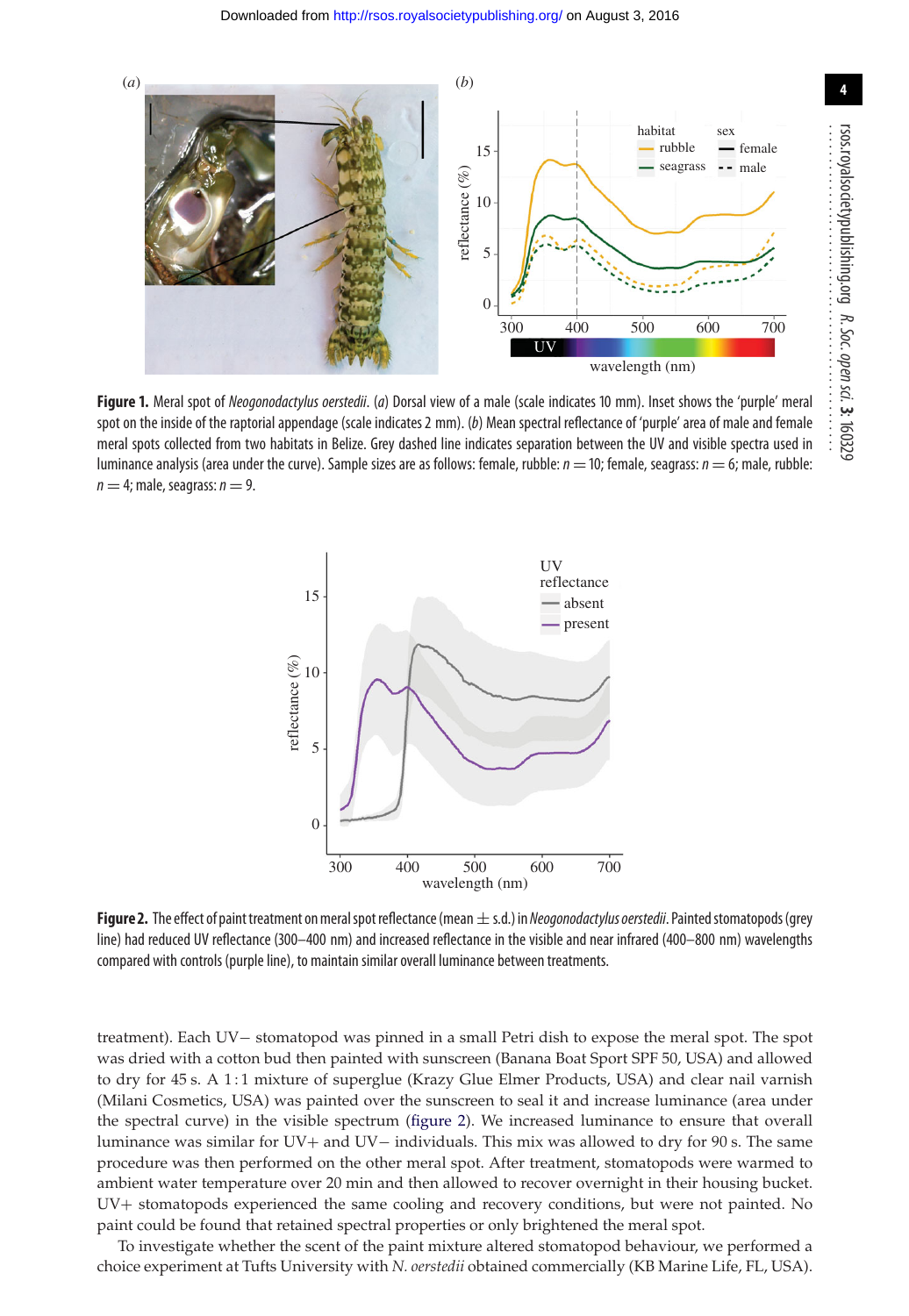

<span id="page-4-0"></span>**Figure 3.** Neogonodactylus oerstedii spectral sensitivities and quantum catch. (a) The spectral sensitivities of N. oerstedii's 12 photoreceptors involved in UV and visible spectrum light detection. (b) The quantum catch of each photoreceptor for a meral spot with UV present (coloured bars) or absent (grey bars). Quantum catch was calculated by multiplying a photoreceptor's spectral sensitivity by the reflectance spectrum of the meral spot and summing the result for that photoreceptor. Photoreceptors are labelled according to their row number in the midband (R1–R4) or 'Pr' if located in the hemispheres and whether proximal tier (P), distal tier (D) or R8 cell. Colours in each panel correspond to the same photoreceptor. Bars are mean  $\pm$  s.e.m.

Sixteen stomatopods were allowed to choose between two refuges, one painted (as above) on the inside and the other untreated. We detected no preference for a refuge with or without paint treatment; nine out of 16 stomatopods choose the painted refuge ( $p = 0.17$ ). Thus, any behavioural changes detected are likely due to the visual aspect of the treatment, not a chemical aspect.

To assess how stomatopods might perceive our experimental manipulation, we conducted a basic visual analysis to estimate 'quantum catch', the amount of photons detected by each photoreceptor type [\[29\]](#page-12-8). After behavioural experiments, we recorded two spectral measurements from either the left or right meral spot from 19 UV+ and 15 UV- stomatopods. The two spectra were averaged and then multiplied by the known spectral sensitivity for each of *N. oerstedii*'s 12 photoreceptors that are associated with chromatic vision in the UV and visible spectrum [\[18](#page-11-15)[,30\]](#page-12-9) [\(figure 3](#page-4-0)*a*). The result was summed for each photoreceptor and then averaged for each treatment group.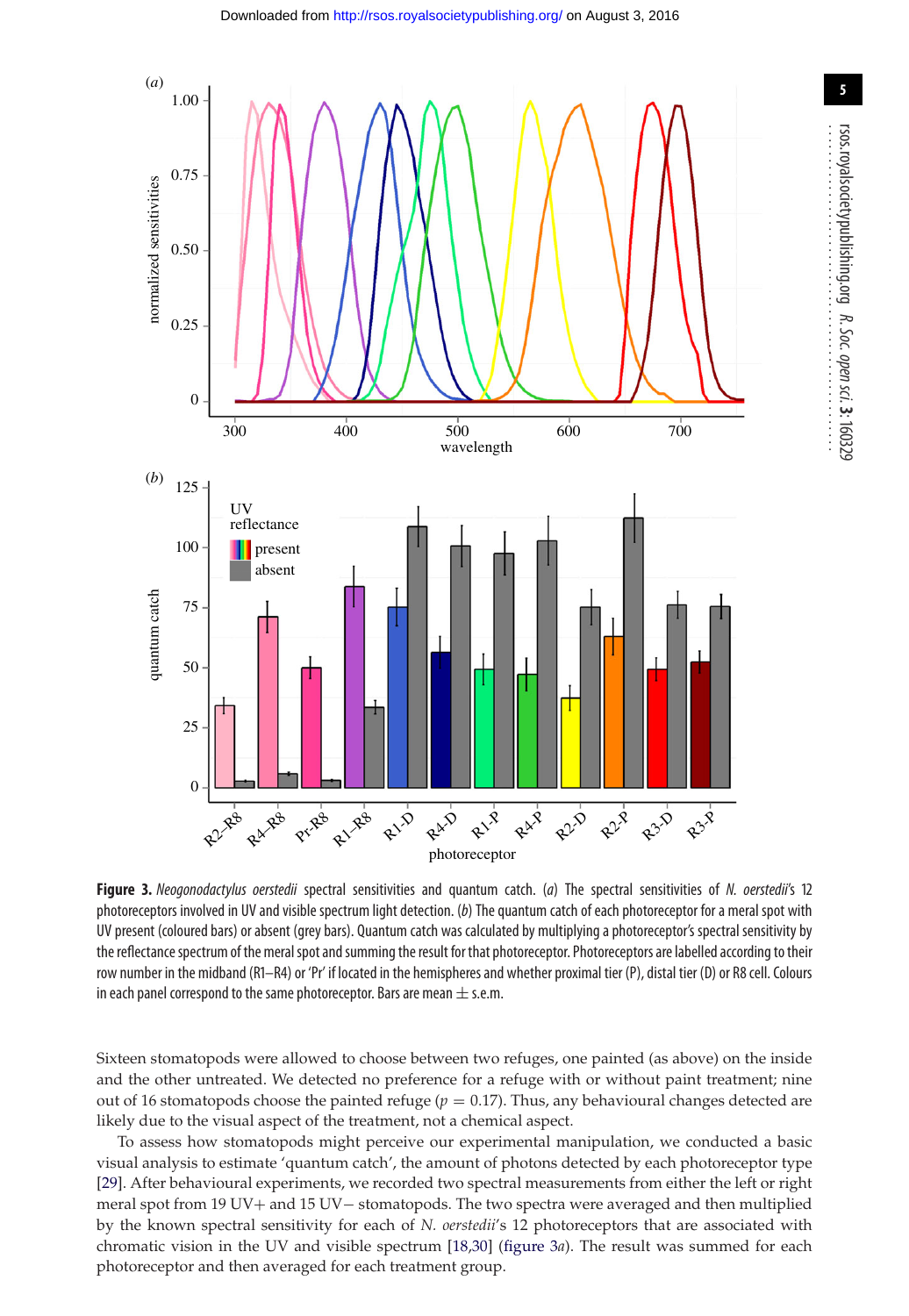#### 2.3.2. Measuring agonistic behaviours

Behavioural trials were performed at the shoreline between 09.00 and 15.00 to ensure that lighting was as natural as possible. Trials were conducted in a white plastic tub  $(60 \times 36 \times 12 \text{ cm})$  with a 3 cm deep layer of sand and 5 cm depth of seawater (approx. 15 l). Each tub was divided in half with a removable opaque plastic divider. The resident stomatopod was placed at one end of the tub, in its refuge from the housing bucket, and then allowed 30 min acclimation time. After 15 min of acclimation time, 10 l of fresh seawater was siphoned into the tub in case chemical cues from the resident accumulate. After this, the intruder was placed at the centre of the second compartment, without its refuge and received 10 min acclimation. At this time, the opaque barrier was removed and recording of behaviours began. All trials were recorded from above with a GoPro video camera (Hero 3+ Black edition, USA; settings: 60 f.p.s., 1080p, medium f.o.v.) and scored blind. Intruder behaviours recorded from the video footage included: latency until approached refuge, speed of approach, closest proximity to burrow, latency until first offensive behaviour, duration of fight, number of antennal flicks (rapid, lateral back and forth movement of antennule [\[31\]](#page-12-10)), number of offensive behaviours, number of defensive behaviours and the winner of the fight. Offensive behaviours included 'strike', a blow delivered by one or both of the enlarged second maxillipeds; 'lunge', a short, rapid forward movement towards opponent; and 'meral spread', an outward spreading of raptorial second maxillipeds. We recorded one defensive behaviour, 'coil', where the stomatopod curls up so that its head is above the telson (see the electronic supplementary material, video S1 and [\[31\]](#page-12-10) for further description and visuals of behaviours). Residents tended to remain in their refuges and were not visible from above, so we did not record their behaviours. Recording of behaviours concluded as soon as a clear winner was observed. If there was no interaction or no clear winner, the trial was ended after 30 min. At this time, stomatopods were returned to their housing buckets and the experiment was set up with fresh seawater for the next trial.

#### 2.4. Statistical analysis

All statistical analyses were conducted in R v. 3.1.1 [\[32\]](#page-12-11) and statistical model details are indicated in the electronic supplementary material, table S1.

#### 2.4.1. Field study

For the field study, we used generalized linear models (GLMs; R: glm) to assess whether meral spot hue or luminance correlated with sex (male/female), habitat (seagrass/rubble), body length or body condition. Spectra were compiled using CLR [\[33\]](#page-12-12), and hue (peak wavelength) and luminance (area under the curve) were calculated using RCLR [\[34\]](#page-12-13). Luminance was calculated separately for the visible spectrum (400–700 nm) and the UV spectrum (300–400 nm) to allow us to gain a better understanding of our UV paint treatment. Body condition for each individual was calculated as the residual from a regression of body weight versus length ( $R^2 = 0.96$ ,  $t_{27} = 24.20$ ,  $p < 0.001$ ). We detected no difference between the left and right meral spots of *N. oerstedii* in either spot hue or luminance (UV luminance:  $\chi^2 = 0.70$ , d.f. = 1, *p* = 0.40; visible luminance:  $\chi^2 = 0.22$ , d.f. = 1, *p* = 0.64; hue:  $\chi^2 = 1.56$ , d.f. = 1, *p* = 0.21), so four measurements (two from each arm) were averaged for each stomatopod for these analyses. In both luminance and hue analyses, we included sex, habitat, body condition and body length as fixed effects. Probability error distributions were Gaussian (identity link) for hue and gamma (log link) for luminance. A fully saturated model was fitted and the significance of each term in the model was assessed with Wald  $\chi^2$ -tests (R: Anova). Non-significant interaction terms were removed sequentially. Final model fit was assessed using deviance residual plots [\[35\]](#page-12-14).

#### 2.4.2. Experimental manipulation

We also used GLMs for the experimental manipulation experiment to assess how UV reflectance of the meral spot (present/absent) and ability to detect chemical cues (present/absent) influenced intruder agonistic behaviours. For all these analyses, any pairs that did not interact were removed (final sample size: UV+/CC+, *n* = 6; UV+/CC−, *n* = 9; UV−/CC+, *n* = 8; UV−/CC−, *n* = 7). All models included UV (present/absent) and chemical cues (present/absent) as fixed effects. We did not observe any difference between male–male and female–female contests, so sex was not included as a factor. For each response variable, we assessed the significance of each term in the models with Wald  $\chi^2$ -tests and removed the interaction term if it was not significant. The probability error distributions fitted to the data were: gamma (log link) for latency until approach and speed of approach and binomial (logit link) for winner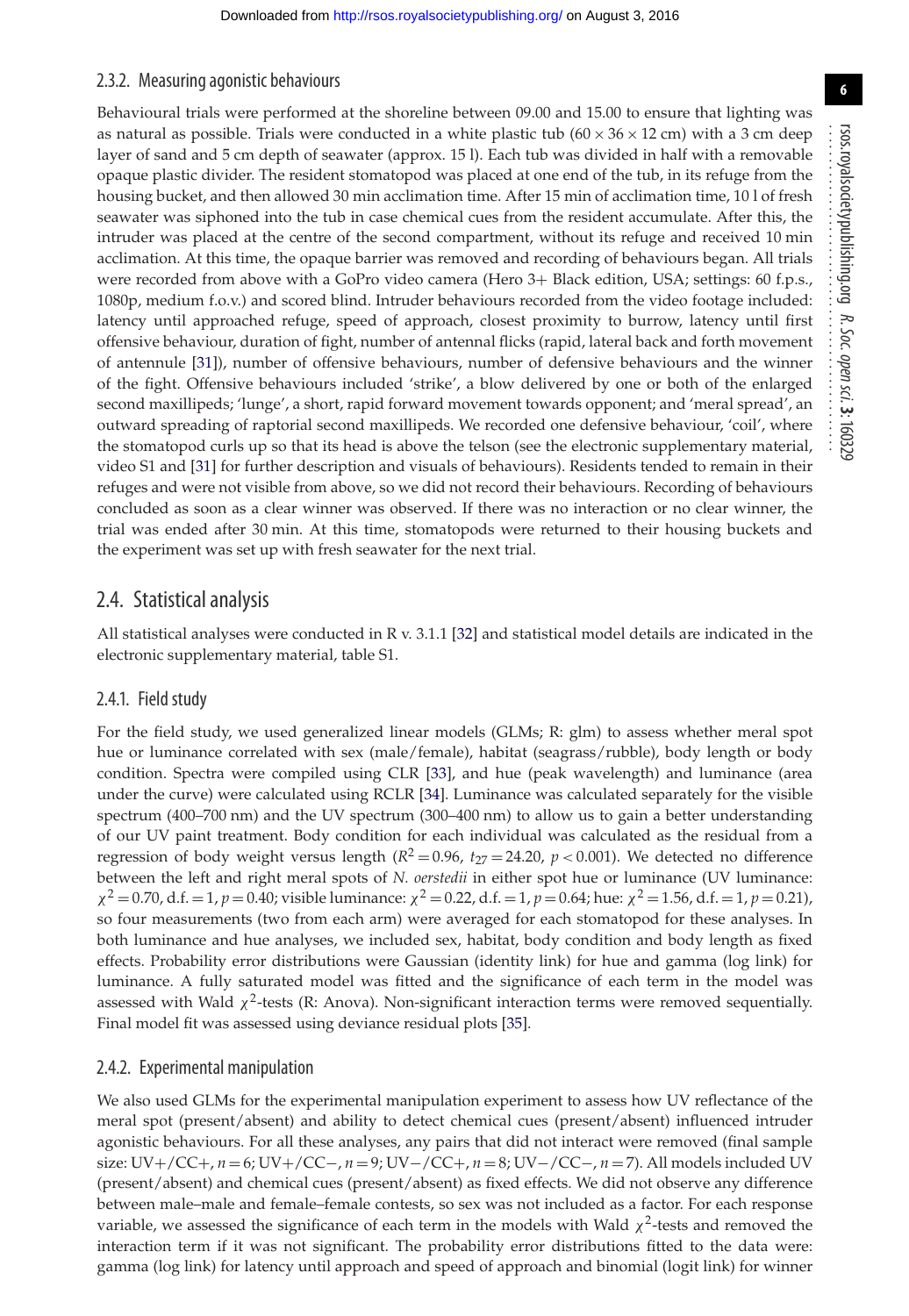of fight. Duration of fight was analysed using a Weibull regression model and latency until first offensive behaviour using a linear model with the response variable log transformed. Duration in burrow was assessed using a linear model with fight duration as an offset. Proximity to burrow fitted a Poisson error distribution best; however, because it is not count data, we fitted both a Weibull distribution (next best fit) and a Poisson GLM with an observation level random effect to account for overdispersion (R: glmer). Both models produced similar results, but deviance residual plots suggested that the Poisson model fitted the data better. Thus, we report results from the Poisson model. Deviance residual plots were used to assess all model fits [\[35\]](#page-12-14).

All count data were analysed with UV (present/absent) and chemical cues (present/absent) as fixed effects. To analyse offensive behaviour data, we used a GLM with a Poisson error distribution and an offset (duration of fight). Antennal flicks data fitted a Gaussian distribution best when it was converted to a rate and a log transformation was used. However, because it was count data, we also fitted a generalized linear mixed model (R: glmer) with a Poisson error distribution, an offset (time out of refuge during fight) and an observation level random effect account for over dispersion. Both models produced similar results; however, deviance residual plots suggested that the Gaussian model with a log transformation fitted the data better. Thus, we report results from Gaussian model. We assessed the significance of each term in the models with Wald  $\chi^2$ -tests and removed the interaction term if it was not significant. Defensive behavioural data were analysed using a zero inflated Poisson model (R: zeroinfl) with an offset (time out of refuge during fight). Likelihood ratio tests were used to assess whether the addition of each factor (UV or chemical cues) significantly improved the fit of the model compared to an intercept only model, and whether an interaction term improved the fit of the model compared to a main effects only model. Deviance residual plots were used to assess all model fits [\[35\]](#page-12-14).

### 3. Results

#### 3.1. Field study: variation in meral spot reflectance

The peak wavelength (hue) for *N. oerstedii* meral spots lies in the UV between 348 and 404 nm (minimum, maximum). We detected a weak trend towards longer stomatopods having meral spots with peaks at shorter wavelengths ( $\chi^2$  = 3.68, d.f. = 1,  $p$  = 0.055; electronic supplementary material, figure S2*a*). Spot hue was not correlated with sex ( $\chi^2 = 0.04$ , d.f. = 1,  $p = 0.85$ ), body condition ( $\chi^2 = 0.29$ , d.f. = 1,  $p = 0.59$ ) or habitat ( $\chi^2$  = 0.01, d.f. = 1,  $p$  = 0.91).

Both UV luminance and visible spectrum luminance of the meral spot differed between the sexes [\(figure 1](#page-3-0)*b*; UV:  $\chi^2$  = 20.16, d.f. = 1, *p* < 0.001; visible:  $\chi^2$  = 24.79, d.f. = 1, *p* < 0.001) as well as between the seagrass and rubble habitats [\(figure 1](#page-3-0)*b*; UV:  $\chi^2 = 12.08$ , d.f. = 1,  $p < 0.001$ ; visible:  $\chi^2 = 23.46$ , d.f. = 1, *p* < 0.001). Furthermore, the relationship between habitat and UV spot luminance varied between the sexes ( $\chi^2$  = 4.11, d.f. = 1,  $p$  = 0.043). Female spots were twice as bright in the visible spectrum compared with males, and stomatopods (both sexes) from rubble habitats had meral spots twice as bright in the visible spectrum compared with stomatopods from seagrass habitats. These main effects were also present in the UV portion of the spectrum, although with a smaller effect size than for the visible reflectance. UV reflectance was much greater for females from rubble habitats than for all other stomatopods. Body length had a weak, negative relationship with meral spot luminance in both visible  $(\chi^2 = 15.51, d.f. = 1, p < 0.001$ ; electronic supplementary material, figure S2*b*) and UV wavelengths  $(x^2 = 9.40, d.f. = 1, p = 0.002$ ; electronic supplementary material, figure S2*c*) while body condition did not correlate with UV or visible luminance (UV:  $\chi^2 = 0.01$ , d.f. = 1,  $p = 0.91$ ; visible:  $\chi^2 = 0.17$ , d.f.  $= 1, p = 0.68$ ).

### 3.2. Experimental manipulation: effect of UV reflectance and chemical cues on agonistic behaviours

As expected, manipulated meral spots (low UV reflectance) resulted in a much lower quantum catch for those photoreceptors with peak sensitivity in the UV, compared to control meral spots [\(figure 3](#page-4-0)*b*). Photoreceptors with peak sensitivity between 400 and 700 nm had a greater quantum catch for manipulated meral spots than for control meral spots [\(figure 3](#page-4-0)*b*). The luminance values (area under the spectral curve) for each treatment were  $22.55 \pm 2.4$  for control and  $28.69 \pm 2.5$  for manipulated  $(mean \pm s.e.m.).$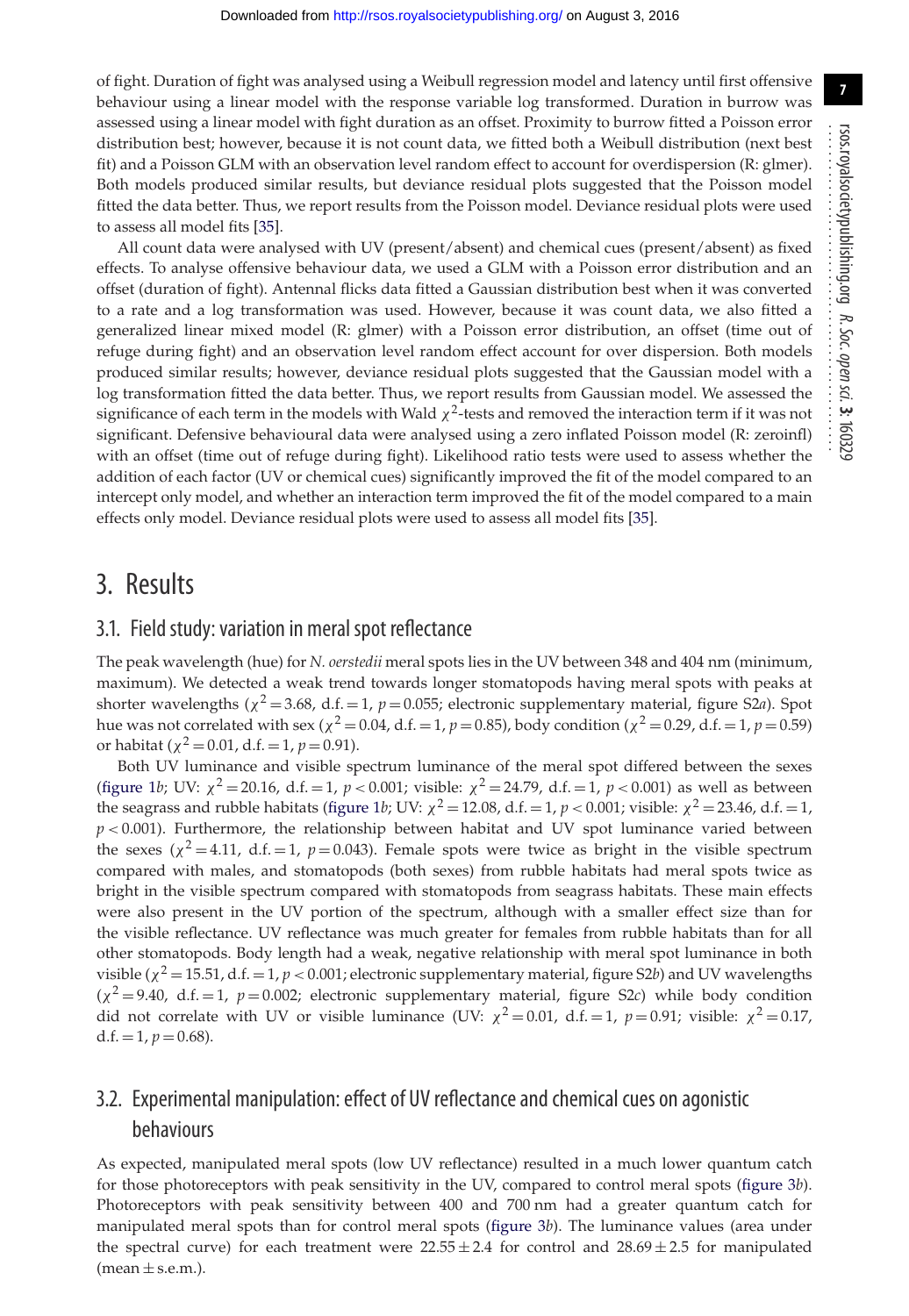

<span id="page-7-0"></span>**Figure 4.** The effect of chemical cues and UV reflectance on the rate of offensive behaviours (mean, 95% CI) performed by Neogonodactylus oerstedii intruders towards residents. The intruder's ability to detect chemical cues was removed by dipping antennae in freshwater. The resident's meral spot UV reflectance was removed using a paint mix. Numbers indicate sample size.



<span id="page-7-1"></span>Figure 5. Proportion of Neogonodactylus oerstedii pairs still competing over a refuge after a certain amount of time. The resident's meral spot UV reflectance was removed using a paint mix ('control':  $n = 15$ ; 'reduced':  $n = 15$ ).

Altering UV reflectance changed the rate of the offensive behaviours performed by the intruder, with offensive behaviours performed more frequently when the UV reflectance of the resident's meral spot had been diminished ( $\chi^2$  = 17.08, d.f. = 1,  $p$  < 0.001; [figure 4\)](#page-7-0). There was also a strong though not significant trend towards the resident's UV reflectance affecting fight duration ( $\chi^2$  = 3.34, d.f. = 1,  $p = 0.067$ ), with shorter fights occurring when UV reflectance had been removed [\(figure 5\)](#page-7-1). This trend was mainly driven by a shorter latency until the intruder performed its first offensive behaviour when residents' UV reflectance had been removed (*F*1,18 = 4.99, *p* = 0.038). The presence or the absence of UV reflectance on the resident's meral spot did not affect any other behaviour measured, including the intruder's closest proximity to burrow, latency to approach, rate of defensive behaviours, antennal flicks, duration in burrow or the winner of the fight [\(table 1\)](#page-8-0). Contests were generally won by residents, with residents winning 26 out of 31 contests.

When intruders' ability to detect chemical cues was removed, they approached the resident's refuge significantly more quickly ( $\chi^2$  = 4.78, d.f. = 1,  $p$  = 0.029; [figure 6\)](#page-9-0). Stomatopods also performed fewer offensive behaviours in the absence of chemical cues ( $\chi^2$  = 6.34, d.f. = 1, *p* = 0.012; [figure 4\)](#page-7-0). The presence or the absence of chemical cues did not affect any other variable measured, including proximity to burrow, latency to approach, duration of fight, defensive behaviours, duration in burrow or the winner of the fight [\(table 1\)](#page-8-0). Surprisingly, there was no effect of availability of chemical cues on number of antennal flicks [\(table 1\)](#page-8-0). There was also no significant interaction between UV reflectance and chemical cues for any behaviour recorded [\(table 1\)](#page-8-0). Means and standard errors of all measured behaviours are provided in the electronic supplementary material, table S2.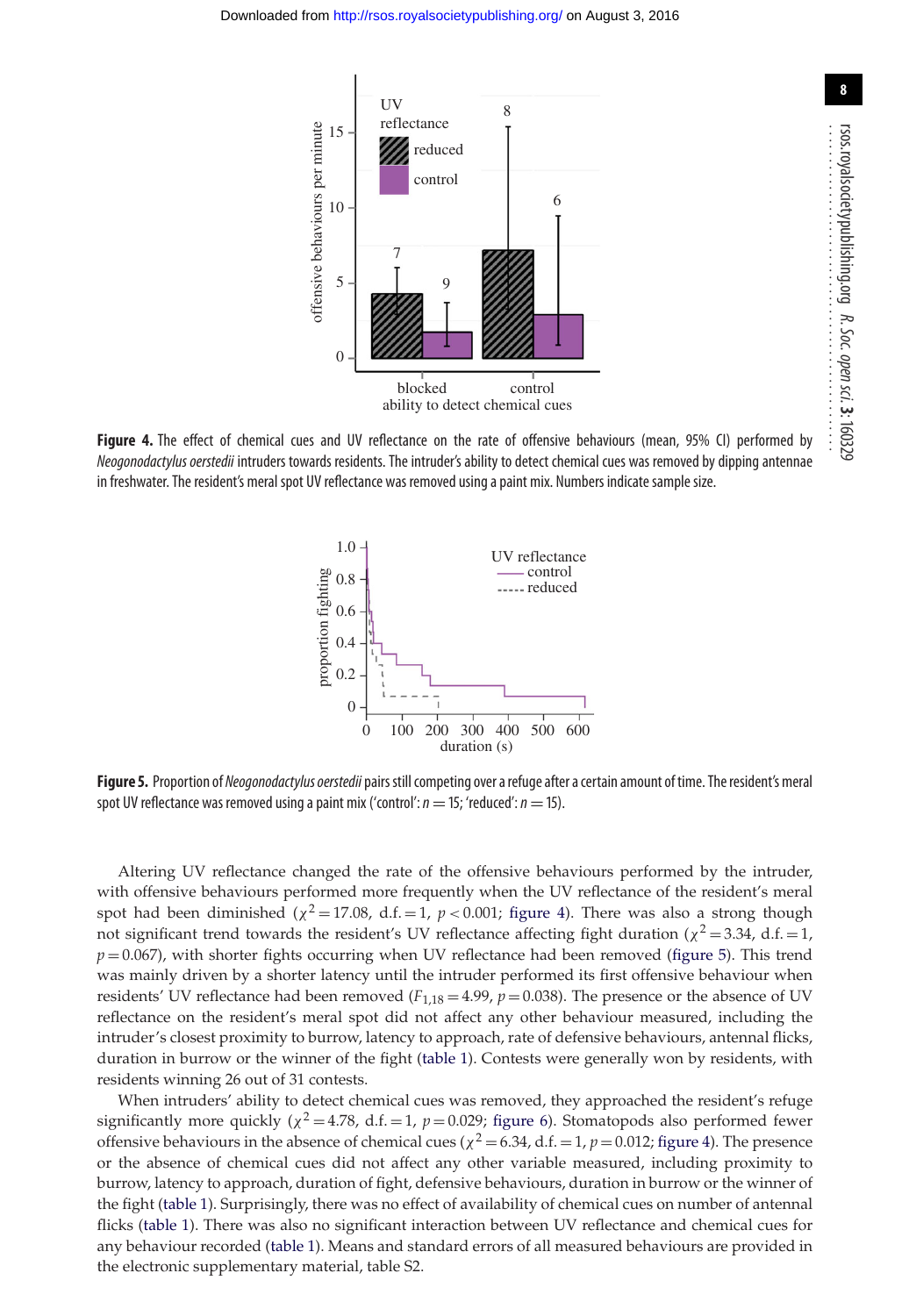<span id="page-8-0"></span>**Table 1.** The effect of UV reflectance and chemical cues on agonistic behaviours of N. oerstedii intruders. Generalized linear models for each variable were assessed using Wald  $\chi^2$ -tests, except where noted. Each interaction was tested using a fully saturated model, and non-significant interaction terms were removed when testing main effects.

| variable                          | model terms   | $\chi^2$ | df. | $\overline{p}$ -value |
|-----------------------------------|---------------|----------|-----|-----------------------|
| latency until approach            | interaction   | 2.92     | 1   | 0.087                 |
|                                   | UV            | 0.23     |     | 0.635                 |
|                                   | chemical cues | < 0.001  |     | 0.990                 |
| speed of approach                 | interaction   | 0.06     |     | 0.803                 |
|                                   | <b>UV</b>     | 0.28     |     | 0.596                 |
|                                   | chemical cues | 4.61     |     | $0.032*$              |
| duration of fight                 | interaction   | 1.68     |     | 0.195                 |
|                                   | <b>UV</b>     | 3.35     |     | 0.067                 |
|                                   | chemical cues | 0.01     |     | 0.928                 |
| offensive behaviours              | interaction   | 0.96     |     | 0.326                 |
|                                   | UV            | 17.08    |     | $< 0.001*$            |
|                                   | chemical cues | 6.34     |     | $0.012*$              |
| defensive behaviours <sup>a</sup> | interaction   | 4.32     | 2   | 0.115                 |
|                                   | UV            | 0.29     | 7   | 0.862                 |
|                                   | chemical cues | 2.13     | 2   | 0.345                 |
| antennal flicks                   | interaction   | 2.13     |     | 0.145                 |
|                                   | UV            | 0.77     |     | 0.380                 |
|                                   | chemical cues | 0.07     |     | 0.784                 |
| proximity to burrow               | interaction   | 1.96     |     | 0.161                 |
|                                   | UV            | 0.49     |     | 0.482                 |
|                                   | chemical cues | 0.70     |     | 0.403                 |
| winner of fight                   | interaction   | 3.47     |     | 0.062                 |
|                                   | UV            | 0.48     |     | 0.489                 |
|                                   | chemical cues | 2.07     |     | 0.150                 |

 $*_{p}$  < 0.05.

<sup>a</sup> Model terms were assessed using likelihood ratio tests.

### 4. Discussion

Complex signals have been demonstrated in several crustacean taxa including hermit crabs [\[36\]](#page-12-15), *Aegla* decapods [\[37\]](#page-12-16), fiddler crabs [\[38\]](#page-12-17), blue crabs [\[6\]](#page-11-18), crayfish [\[39\]](#page-12-18), snapping shrimp [\[9\]](#page-11-19) and copepods [\[40\]](#page-12-19). These signals are used across a variety of contexts, from predator/prey interactions [\[38\]](#page-12-17) to mate choice [\[39\]](#page-12-18), individual recognition [\[36\]](#page-12-15) and agonistic interactions [\[9,](#page-11-19)[37\]](#page-12-16). To the best of our knowledge, this is the first study to investigate complex signalling in stomatopods and to assess the signalling role of a specific chromatic signal in stomatopod communication.

We investigated whether the hue or luminance of stomatopods' meral spots could be used as a signal of sex, body condition or body length. Contrary to predictions, *N. oerstedii* spot hue, UV luminance and visible luminance correlated only weakly with stomatopod length and showed no correlation with body condition. Larger stomatopods had darker meral spots, with a trend towards a reflectance peak that was deeper in the UV. However, these weak correlations are unlikely to be used as a signal of body size by stomatopods. Stomatopods may have coarse colour vision, at least in the visible part of the spectrum. In laboratory feeding experiments, they only differentiated between colours at least 12–25 nm apart [\[19\]](#page-11-16). It is possible that in social contexts stomatopods perceive chromatic signals more accurately, and *N. oerstedii* does have five photoreceptor classes in the UV [\[17\]](#page-11-14), potentially increasing colour discrimination across these wavelengths. However, lack of a strong correlation between hue and length suggests that hue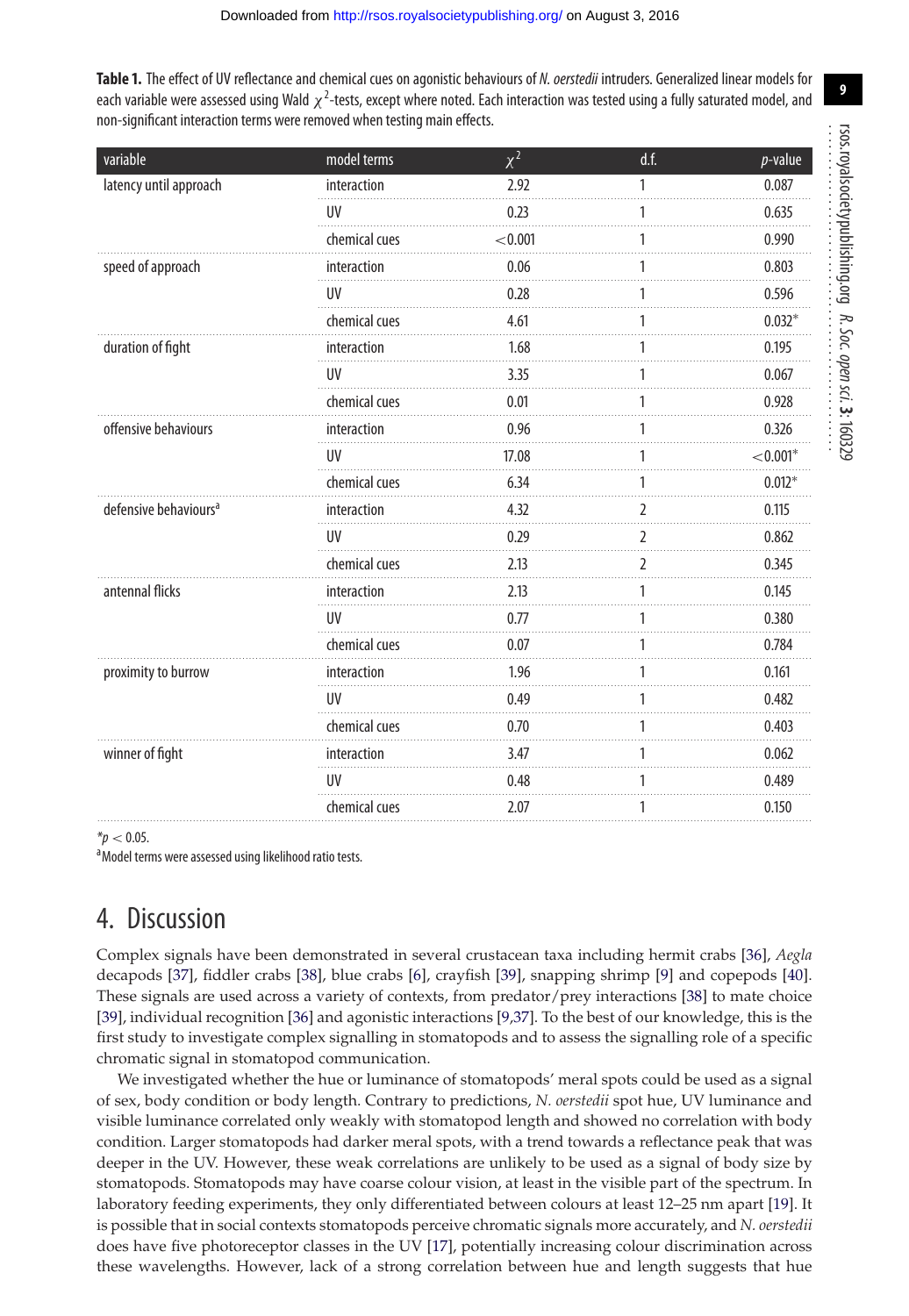

<span id="page-9-0"></span>**Figure 6.** Speed of approach by intruder Neogonodactylus oerstedii towards a resident's refuge (mean, 95% CI) at the beginning of a fight. The intruder's ability to detect chemical cues was removed by dipping antennae in freshwater. Numbers indicate sample size.

would not be a reliable signal of body length. Luminance is also unlikely to be a useful signal of body size as it is also not strongly correlated to length. Furthermore, perceived luminance can vary dramatically depending on natural lighting or viewing conditions [\[41\]](#page-12-20).

Female meral spots, however, are about twice as bright as male meral spots. Sexual dimorphism in meral spot colour has not previously been documented in stomatopods and it may allow *N. oerstedii* to use spot luminance as an indicator of sex. The efficacy of this signal might be further enhanced if the observed difference in spot luminance in different habitats increases contrast between the signal and the background coloration. It would be interesting to record rubble and seagrass reflectance to compare with the variations in meral spot reflectance. Conversely, such variation between habitats may make it difficult for a stomatopod to form a signal template for males and females. Instead the observed habitat difference in spot luminance may be due to prey availability. In crustaceans, many purple body colours are produced by crustacynanins [\[42\]](#page-12-21); like other carotenoids, these pigments must be acquired from prey items. If crustacyanin availability varies between habitats, this may explain the variation in meral spot luminance.

Despite luminance and hue being poor indicators of stomatopod body length and condition, the meral spot is clearly used as a signal in agonistic encounters. Experimental reduction of UV reflectance from residents' meral spots caused intruders (signal receivers) to perform a higher rate of offensive behaviours. This behavioural change may indicate that UV reflectance acts as a signal of aggressive intent or, alternatively, that it acts as an amplifier to enhance the aggressive signal contained in the meral spread display. If UV reflectance signals aggression levels, we would expect it to vary over short time scales. However, this is unlikely if this colour is produced by pigments or scattering structures in the exoskeleton, with reflectance probably fixed after each moult. Instead, we propose that UV reflectance is used to amplify the aggressive signal of the meral spread through one of two mechanisms. Colours are known to enhance displays in other species, particularly those that involve movement [\[43\]](#page-12-22). UV reflectance of the meral spot may be used to ensure the receiver detects the meral spread, a display known to signal aggressive intent [\[44\]](#page-12-23). Additionally, it may function to specifically draw attention to the raptorial appendages. Male jumping spiders use abdominal patterns which function to amplify differences in abdominal width [\[45\]](#page-12-24). While the patterns themselves do not indicate condition, they draw attention to the size of abdomen, which does vary with body condition. Similarly, the meral spot is located on the merus, a part of the raptorial appendage whose size may positively correlate with strike force [\[46\]](#page-12-25). Thus, drawing attention to this region might help the receiver to assess an opponent's fighting ability. Our results support the amplification hypothesis, because when UV reflectance was removed, intruder stomatopods increased their frequency of offensive behaviours.

We also observed a trend towards shorter fights when the resident's UV reflectance was removed. This was mainly due to a shorter latency before intruders performed their first offensive behaviour. Thus, stomatopod intruders appear more willing to engage in a fight when the resident's UV reflectance **10**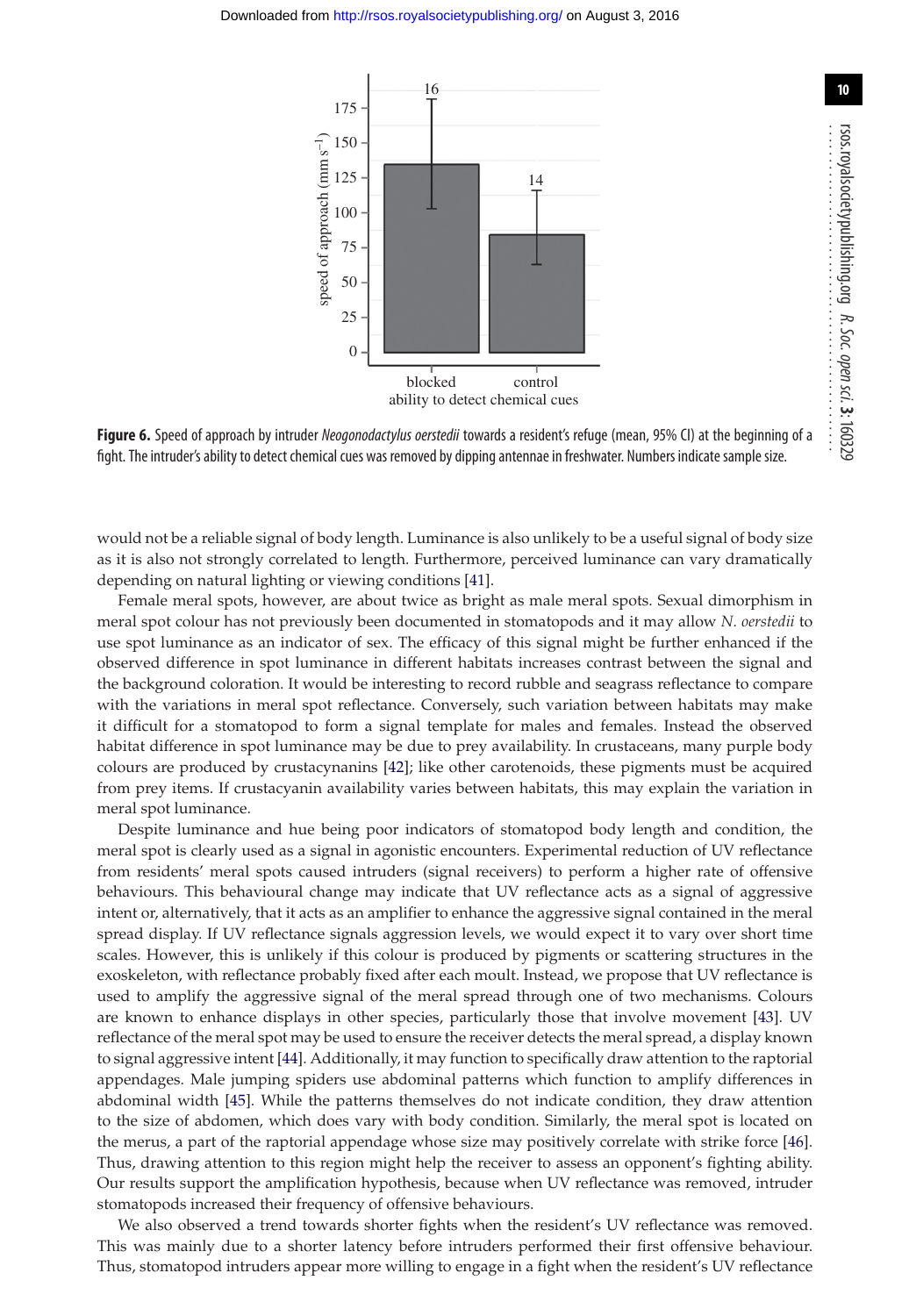is low. This result further supports our suggestion that UV reflectance is used as a signal amplifier. In the absence of UV reflectance, stomatopods appear to underestimate aggression level and/or fighting ability and quickly escalated a contest. The increase in offensive behaviours throughout the remainder of the contest may help the intruder to reassess resident aggression.

Despite intruders subsequently performing a greater number of offensive behaviours during the fight, the winner of the refuge did not differ between treatment groups. This was as expected because we altered only the resident's signal, not its fighting ability. However, recent research in *N. bredini* has demonstrated that whichever stomatopod punches their opponent's telson more times (a behaviour known as *telson sparring*) is the stomatopod more likely to win the contest [\[47\]](#page-12-26). As we could not record resident behaviours inside the burrow, we were unable to quantify this behaviour. However, we did observe punches onto the opponent's telson, as described by Green & Patek [\[47\]](#page-12-26). It is possible that residents also increased the frequency of offensive behaviours in the UV reduction treatment group, in response to intruders performing more aggressive behaviours. Thus, contest resolution in *N. oerstedii* may also involve telson sparring, although further research is required to investigate the role of meral spot UV reflectance on telson sparring behaviour.

To investigate what components of the signal were altered, we conducted a visual analysis. This analysis identified two distinct changes in our meral spot manipulation that may be detectable by stomatopods: a reduction in UV reflectance and increased luminance in the visible spectrum. Current evidence suggests that stomatopods can perceive the change in UV reflectance [\[17,](#page-11-14)[18\]](#page-11-15), but it is unclear whether they can also perceive the increased luminance. Our manipulation resulted in an 85% reduction in UV reflectance. This is highly likely to be detected by stomatopods because our quantum catch analysis suggests three of the UV photoreceptor classes detected very little light, and the fourth detected less than half compared with controls [\(figure 3](#page-4-0)*b*). However, the 30% increase in visible spectrum luminance could also be perceived by stomatopods and may have contributed to the behavioural changes observed. While we know stomatopods can discriminate between wavelengths 12 and 25 nm apart in the visible range [\[19\]](#page-11-16), we do not know how an increase in quantum catch in this range will be perceived. It has been suggested that luminance vision may be mediated by the photoreceptors in the dorsal and ventral regions of the eye [\[30\]](#page-12-9). These photoreceptors have broad sensitivity (350–600 nm [\[30\]](#page-12-9)), but it is unknown how light information from these photoreceptors is processed or perceived. Without further knowledge about stomatopod luminance vision, we cannot determine if our attempt to standardize luminance was successful or if stomatopods could detect the increase in total luminance from the manipulation.

There were no other effects of UV reflectance reduction on intruder behaviour. Our limited sample size may have limited our ability to detect some effects. Nonetheless, behaviours recorded before the fight began, such as latency to approach and speed of approach, remained unchanged, suggesting that UV reflectance of the meral spot is not used to locate another stomatopod or detect the presence of another stomatopod in a refuge. In general, stomatopods perform the meral spread (which displays the meral spot) only during fights; therefore, we would not predict a difference in behaviours recorded before a fight began.

Our results are consistent with previous research on stomatopods demonstrating that chemical cues are used during agonistic encounters [\[21,](#page-12-0)[22,](#page-12-1)[48\]](#page-12-27). We found that intruders approached refuges faster when their ability to detect chemical cues was removed, suggesting that chemical cues are used to assess whether a potential refuge is currently occupied. Furthermore, the absence of chemical cues resulted in a lower rate of aggressive behaviours towards the resident. Stomatopods use chemical cues to assess opponent size [\[21\]](#page-12-0) and for opponent recognition [\[22,](#page-12-1)[49\]](#page-12-28). Many crustaceans use chemical cues to recognize conspecifics in a variety of contexts such as finding a mate [\[50,](#page-12-29)[51\]](#page-12-30), detecting opponents they have previously fought [\[22](#page-12-1)[,52\]](#page-12-31) or avoiding injured or diseased conspecifics [\[53\]](#page-12-32). If stomatopods use chemical cues to assess various aspects of opponent identity, they may be more hesitant to fight when these cues are absent. Similarly, using chemical cues to assess size would be advantageous because larger stomatopods have a stronger punch [\[46\]](#page-12-25) and are more likely to win contests [\[21\]](#page-12-0). Because resident stomatopods remain partially concealed in the refuge, intruders may have difficulty assessing an opponent's size without the body size information encoded in chemical cues.

In this study, other intruder behaviours were unaffected by whether or not the intruder could detect chemical cues. Most surprising was the lack of difference in antennal flicks between treatment groups. Cheroske *et al*. [\[28\]](#page-12-7) demonstrated that dipping antennae in freshwater causes a reduction in the number of antennal flicks in response to a stimulus (food or conspecific chemical cues). They conclude that freshwater treatment is an effective method of chemoreception ablation for up to 5 days [\[28\]](#page-12-7). The lack of difference in the number of antennal flicks between treatment groups in our study may be because many of the stomatopods entered the resident's cavity during the fight. During this time, we could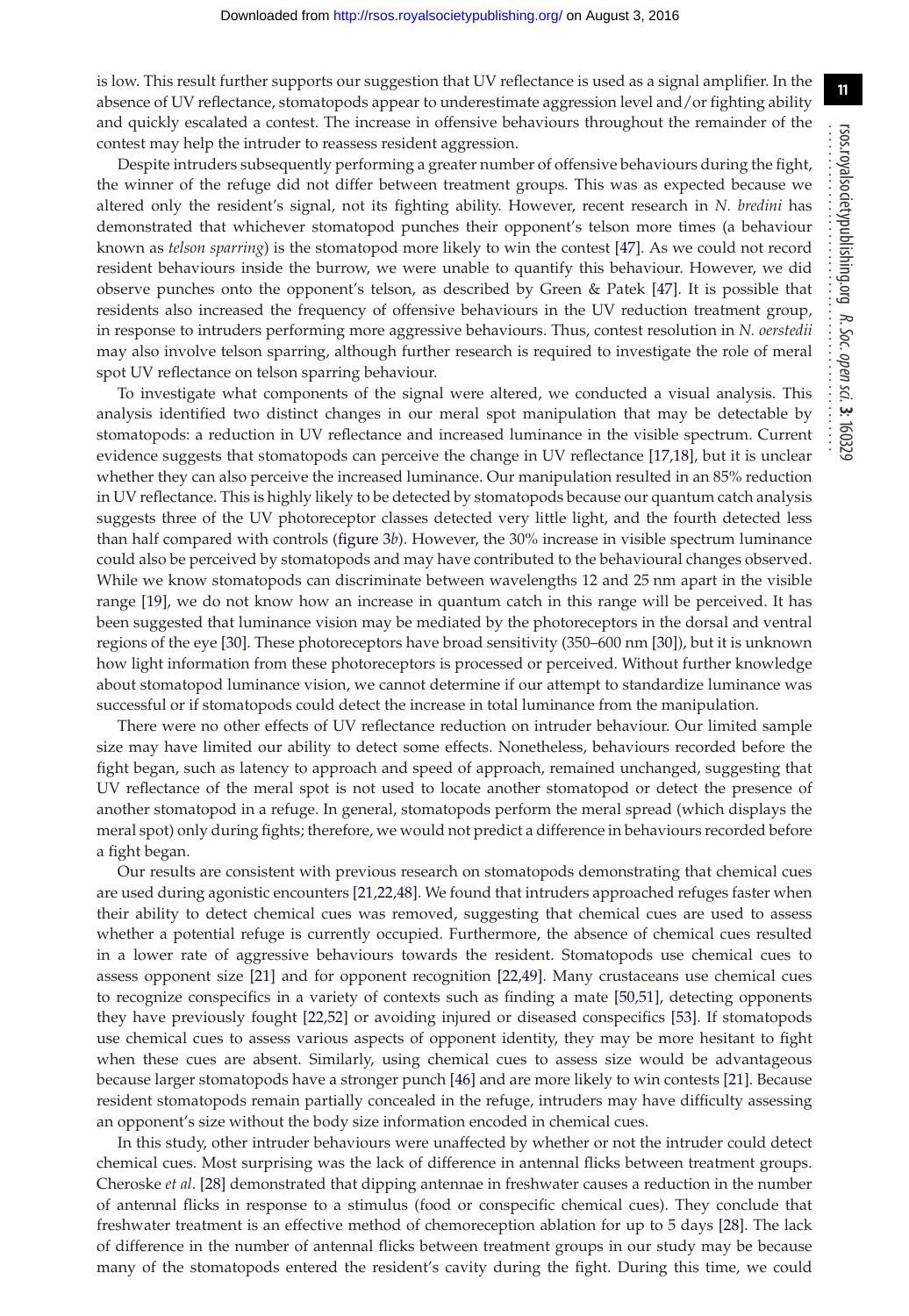**12**

not see the antennae or count any antennal flicks. It is likely that this influenced our ability to detect a difference between treatment groups. However, the other behavioural changes we observed between these treatment groups provide evidence that our treatment was effective.

These results suggest that chemical cues and visual cues comprise a multimodal signal in stomatopod agonistic encounters. We suggest that chemical cues are assessed first and are used to determine the presence of an opponent in a suitable refuge. During the fight, both chemical cues and meral spot reflectance are used. Intruders flick their antennae throughout the fight suggesting that they are continuously evaluating chemical cues, and both residents and intruders perform the meral spread indicating that continuous visual assessment also occurs. If chemical cues and meral spot reflectance were redundant, we would only expect to see an effect on stomatopod behaviour when both were absent. We did not observe this for any behavioural variable measured, suggesting that chemical cues and meral spot reflectance are not redundant. Rather, these results are consistent with the multiple messages hypothesis, in which each signal encodes a different message [\[1\]](#page-11-0). Our results indicate that in stomatopod agonistic encounters, meral spot UV reflectance and/or luminance are used to amplify the meral spread threat display, whereas chemical cues indicate size [\[21\]](#page-12-0) and opponent identity [\[22,](#page-12-1)[49\]](#page-12-28). Using different modalities to send multiple messages can be beneficial to both signaller and receiver by ensuring the receiver responds appropriately. In this case, the intruder (receiver) can modulate its own aggressive response using both UV reflectance and chemical cues; the UV reflectance enhances the meral spread display, allowing the stomatopod to quickly assess the opponent's aggressive state while chemical cues allow the intruder to assess fighting ability and opponent identity.

Data accessibility. Data can be accessed on Dryad: [http://dx.doi.org/10.5061/dryad.53c84.](http://dx.doi.org/10.5061/dryad.53c84)

Authors' contributions. A.M.F. contributed to all aspects of this research. N.J.M. contributed to analysis, interpretation and revision of the manuscript. S.M.L. assisted with experimental design, interpretation of the results and revision of the manuscript. All authors approved the manuscript for submission.

Competing interests. We declare we have no competing interests.

Funding. A.M.F. received funding from the Fulbright Science and Technology Fellowship, Tufts University graduate student research award and through crowdfunding on *Experiment*. N.J.M. is funded by the Australian Research Council and the Air Force Office of Scientific Research.

Acknowledgements. We thank the Smithsonian Institution's CCRE Program for logistical support, Carrie Bow Cay station managers for assistance during fieldwork, and our many *Experiment* donors for their interest and support. We also appreciate feedback on the manuscript provided by Nooria Al-Wathiqui and two anonymous reviewers.

### References

- <span id="page-11-0"></span>1. Hebets EA, Papaj DR. 2005 Complex signal function: developing a framework of testable hypotheses. Behav. Ecol. Sociobiol.**57**, 197–214. [\(doi:10.1007/](http://dx.doi.org/10.1007/s00265-004-0865-7) [s00265-004-0865-7\)](http://dx.doi.org/10.1007/s00265-004-0865-7)
- <span id="page-11-1"></span>2. McGraw KJ, Hill GE. 2000 Differential effects of endoparasitism on the expression of carotenoidand melanin-based ornamental coloration. Proc. R. Soc. Lond. B **267**, 1525–1531. [\(doi:10.1098/rspb.](http://dx.doi.org/10.1098/rspb.2000.1174) [2000.1174\)](http://dx.doi.org/10.1098/rspb.2000.1174)
- <span id="page-11-2"></span>3. Moller AP, Pomiankowski A. 1993 Why have birds got multiple sexual ornaments? Behav. Ecol. Sociobiol.**32**, 167–176. [\(doi:10.1007/BF00173774\)](http://dx.doi.org/10.1007/BF00173774)
- <span id="page-11-3"></span>4. Caldwell MS, Johnston GR, McDaniel JG, Warkentin KM. 2010 Vibrational signaling in the agonistic interactions of red-eyed treefrogs.Curr. Biol.**20**, 1012–1017. [\(doi:10.1016/j.cub.2010.03.069\)](http://dx.doi.org/10.1016/j.cub.2010.03.069)
- <span id="page-11-4"></span>5. Scheuber H, Jacot A, Brinkhof MWG. 2004 Female preference for multiple condition-dependent components of a sexually selected signal. Proc. R. Soc. Lond. B **271**, 2453–2457. [\(doi:10.1098/rspb.](http://dx.doi.org/10.1098/rspb.2004.2907) [2004.2907\)](http://dx.doi.org/10.1098/rspb.2004.2907)
- <span id="page-11-18"></span>6. Baldwin J, Johnsen S. 2012 The male blue crab, Callinectes sapidus, uses both chromatic and achromatic cues during mate choice. J. Exp. Biol. **215**, 1184–1191. [\(doi:10.1242/jeb.067512\)](http://dx.doi.org/10.1242/jeb.067512)
- <span id="page-11-5"></span>7. Rypstra AL, Schlosser AM, Sutton PL, Persons MH. 2009 Multimodal signalling: the relative importance of chemical and visual cues from

females to the behaviour of male wolf spiders (Lycosidae). Anim. Behav.**77**, 937–947. [\(doi:10.1016/j.anbehav.2008.12.026\)](http://dx.doi.org/10.1016/j.anbehav.2008.12.026)

- <span id="page-11-6"></span>8. Ballentine B, Searcy WA, Nowicki S. 2008 Reliable aggressive signalling in swamp sparrows. Anim. Behav.**75**, 693–703. [\(doi:10.1016/j.anbehav.](http://dx.doi.org/10.1016/j.anbehav.2007.07.025) [2007.07.025\)](http://dx.doi.org/10.1016/j.anbehav.2007.07.025)
- <span id="page-11-19"></span>9. Hughes M. 1996 The function of concurrent signals: visual and chemical communication in snapping shrimp. Anim. Behav.**52**, 247–257. [\(doi:10.1006/](http://dx.doi.org/10.1006/anbe.1996.0170) [anbe.1996.0170\)](http://dx.doi.org/10.1006/anbe.1996.0170)
- <span id="page-11-7"></span>10. Preininger D, Boeckle M, Freudmann A, Starnberger I, Sztatecsny M, Hödl W. 2013 Multimodal signaling in the small torrent frog (Micrixalus saxicola) in a complex acoustic environment. Behav. Ecol. Sociobiol. **67**, 1449–1456. [\(doi:10.1007/s00265-](http://dx.doi.org/10.1007/s00265-013-1489-6) [013-1489-6\)](http://dx.doi.org/10.1007/s00265-013-1489-6)
- <span id="page-11-8"></span>11. Rowe C. 2002 Sound improves visual discrimination learning in avian predators. Proc. R. Soc. Lond. B **269**, 1353–1357. [\(doi:10.1098/rspb.2002.2012\)](http://dx.doi.org/10.1098/rspb.2002.2012)
- <span id="page-11-9"></span>12. Roberts JA, Taylor PW, Uetz GW. 2007 Consequences of complex signaling: predator detection of multimodal cues. Behav. Ecol.**18**, 236–240. [\(doi:10.1093/beheco/arl079\)](http://dx.doi.org/10.1093/beheco/arl079)
- <span id="page-11-10"></span>13. Bro-Jørgensen J, Dabelsteen T. 2008 Knee-clicks and visual traits indicate fighting ability in eland antelopes: multiple messages and back-up signals. BMC Biol. **6**, 47. [\(doi:10.1186/1741-7007-6-47\)](http://dx.doi.org/10.1186/1741-7007-6-47)
- <span id="page-11-11"></span>14. Elwood RW, Briffa M. 2001 Information gathering and communication during agonistic encounters: a case study of hermit crabs. Adv. Stud. Behav.**30**, 53–97. [\(doi:10.1016/S0065-3454\(01\)80005-X\)](http://dx.doi.org/10.1016/S0065-3454(01)80005-X)
- <span id="page-11-12"></span>15. Bok M. 2014 The physiological, ecological and evolutionary basis of polychromatic ultraviolet sensitivity in stomatopod crustaceans (Doctoral dissertation). Retrieved from ProQuest database (UMI No. 3609836).
- <span id="page-11-13"></span>16. Marshall J, Arikawa K. 2014 Unconventional colour vision.Curr. Biol.**24**, 1150–1154. [\(doi:10.1016/j.cub.](http://dx.doi.org/10.1016/j.cub.2014.10.025) [2014.10.025\)](http://dx.doi.org/10.1016/j.cub.2014.10.025)
- <span id="page-11-14"></span>17. Bok MJ, Porter ML, Place AR, Cronin TW. 2014 Biological sunscreens tune polychromatic ultraviolet vision in mantis shrimp. Curr. Biol. 24, 1636–1642. [\(doi:10.1016/j.cub.2014.05.071\)](http://dx.doi.org/10.1016/j.cub.2014.05.071)
- <span id="page-11-15"></span>18. Marshall NJ, Oberwinkler J. 1999 Ultraviolet vision: the colourful world of the mantis shrimp. Nature **401**, 873–874. [\(doi:10.1038/44751\)](http://dx.doi.org/10.1038/44751)
- <span id="page-11-16"></span>19. Thoen HH, How MJ, Chiou T-H, Marshall J. 2014 A different form of color vision in mantis shrimp. Science**343**, 411–413. [\(doi:10.1126/science.1245824\)](http://dx.doi.org/10.1126/science.1245824)
- <span id="page-11-17"></span>20. Chiou T-H, Marshall NJ, Caldwell RL, Cronin TW. 2011 Changes in light-reflecting properties of signalling appendages alter mate choice behaviour in a stomatopod crustacean Haptosquilla trispinosa. Mar. Freshwater Behav. Phys. **44**, 1–11. [\(doi:10.1080/](http://dx.doi.org/10.1080/10236244.2010.546064) [10236244.2010.546064\)](http://dx.doi.org/10.1080/10236244.2010.546064)